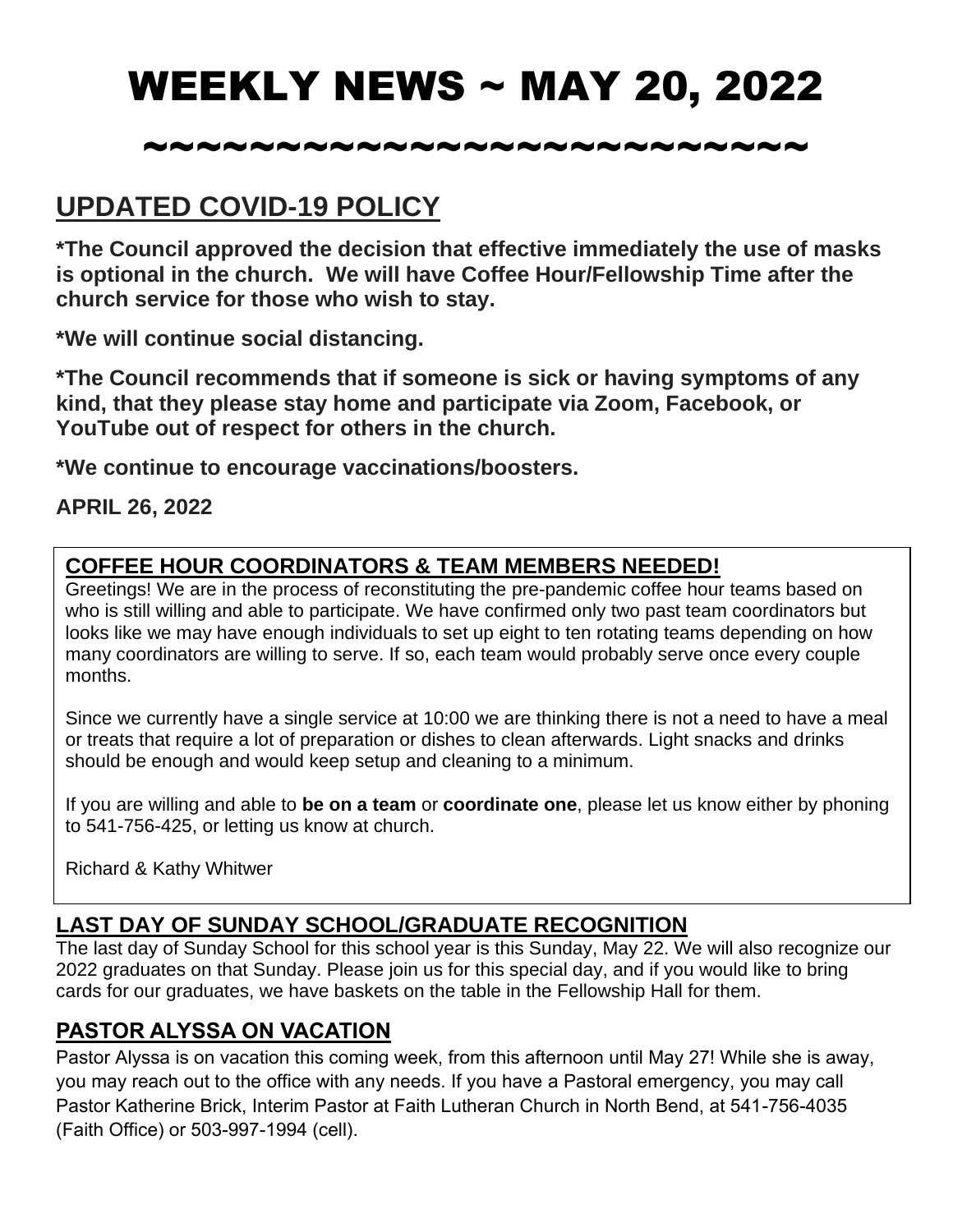#### **CONFIRMATION REMINDER!**

A reminder: there is Confirmation this Sunday! Confirmation will be from 11:30 am – 12:30 pm in the Adult Sunday School Room

#### **IN THE PEWS!**

You will notice that in the envelope slots beside the hymnal and Bible racks are a welcome & prayer request sheet and offering envelopes available for your convenience. Both can be placed in the offering plate during the service.

#### **PRAYER BEADS**

The basket of prayer beads has been re-stocked! Please consider giving them as gifts – graduation, Father's Day (or late Mother's Day), birthday, Wedding… any occasion, really! We have many colors and bead styles available – check them out in the basket in the office!

#### **EXERCISE CLASSES**

Sally Hampton, our Chair and Tai Chi exercise class leader, is refraining from indoor activities due to Covid. If there is anyone else out there who would like to lead these classes, please call the office. The resources (videos, weights, etc.) are available, we just need a leader!

#### **VOLUNTEERS NEEDED**

As we continue to worship in person, we need volunteers for Sunday mornings! There are sign-up sheets in the Narthex for greeters, ushers, and readers. The Flower Chart is on the wall near the office. Please sign up the help as you are able.

#### **PERSONAL PROTECTIVE EQUIPMENT AVAILABLE!**

We have rapid tests for Covid 19, masks, and hand sanitizer. If you need any of these things at home or for another group you are part of, please let the church office know.

#### **COMMUNITY INFORMATION**

The office has received updated community information on a number of topics, including legal aid, housing options, AA and NA meetings, and low cost cell phone service. If you or someone you know could use this info, stop by or call the office to get the updates!

#### **DOROTHY MILLER UPDATE!**

Dorothy Miller's surgeon determined she is too weak to undergo surgery at this time. She is to have 5 weeks of Physical Therapy, then return for further evaluation. They would like her to be able to walk a mile before they perform the surgery! Her family is asking for prayers for a return to strength, that PT will be set up soon, and that a surgery date can be scheduled. Meanwhile, the family has arranged to take care of one of Dorothy's last wishes – to have a hot air balloon ride. The entire family will be participating in a hot air balloon ride over wine country near Newberg on June 24!

#### **JEANNETTE BRUNELL SWEET COMMUNITY CELEBRATION OF LIFE**

A community Celebration of Life for Jeanette Brunell Sweet will be held Saturday, May 28, 2022 at the Coos History Museum, 1210 N. Front Street, Coos Bay at 11 am. Lunch will follow.

#### **LAST WEEK'S ATTENDANCE: 40 in person, 14 online**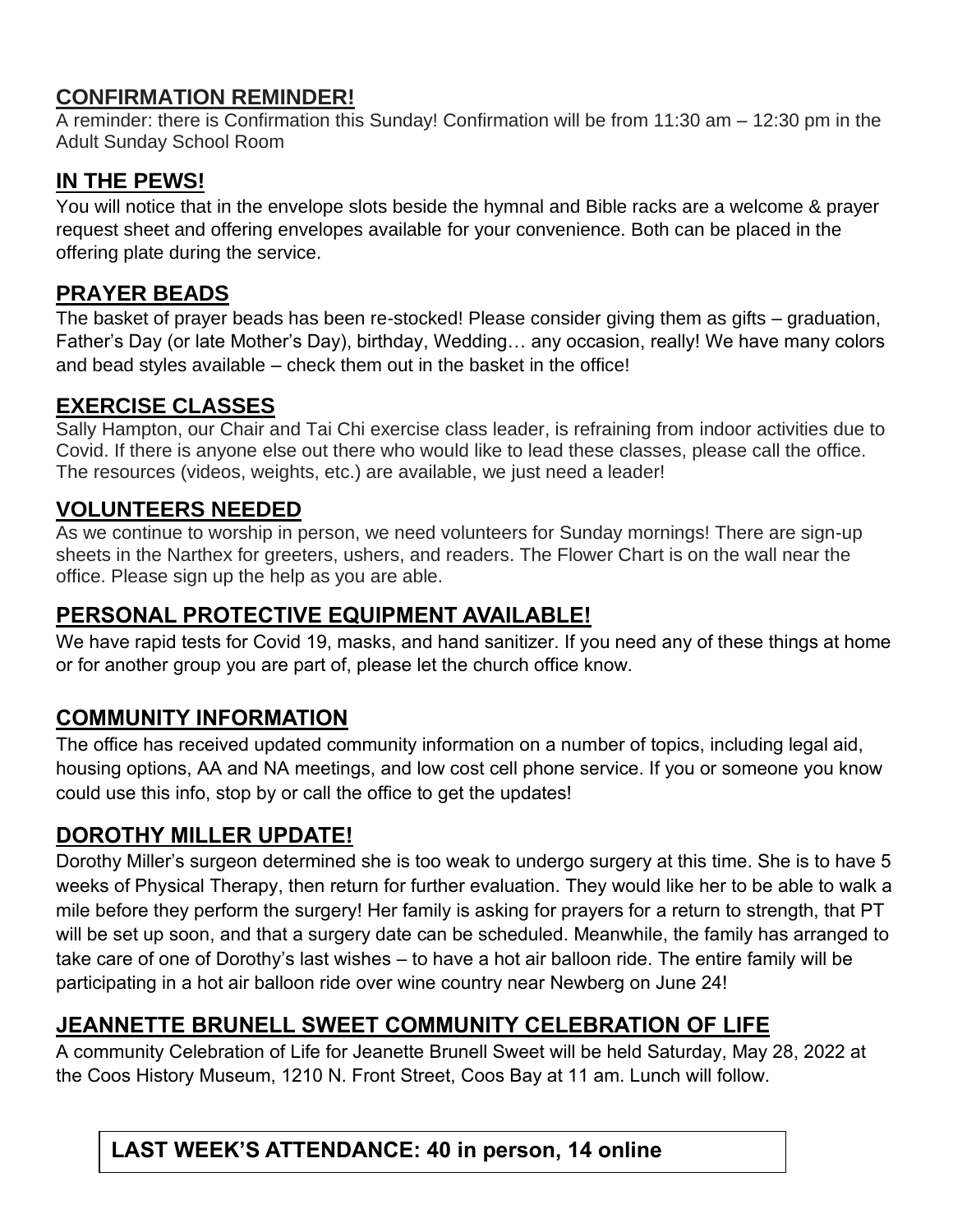#### **FROM THE SYNOD:**



**Do you want or need to discern something?** Join with others from across the Oregon Synod this June to explore practices of discernment in solitude and community. We'll meet on Zoom from 6:30-8 pm (Pacific Time) for four Tuesday evenings: June 7, 14, 21, and 28. We'll be invited to orient ourselves internally with our belovedness and enter into discernment and community dialogue from that place asking the questions: How do we listen to our own voice? What do we find trustworthy in the external world? To what do we attribute authority and wisdom? Where is God in all of this? What are signs of healthy discernment? And how might we support that for one another in community and congregations? [Register here.](https://oregonsynod.us8.list-manage.com/track/click?u=ae3a96d1d43bb3c973f63ae2d&id=082c74a1b3&e=c55458bf74)

#### **Looking for a space to gather with other white folks in the ELCA to process the shooting in**

**Buffalo?** Attend the European Descent Lutheran Association for Racial Justice drop-in Zoom Call. Tues., May 24 at 4:30 pm Pacific Time. Connect with others, pray together, consider next steps and share resources. Open to everyone on the journey to racial justice from newcomers to long-time movers. [Advance registration required.](https://oregonsynod.us8.list-manage.com/track/click?u=ae3a96d1d43bb3c973f63ae2d&id=dc674183c7&e=c55458bf74)

#### **CURRENT EVENTS:**

In light of the challenge to Roe Vs. Wade, here are links to two statements that discuss the ELCA Church's position on abortion.

#### **Bishop Eaton's Pastoral Statement on Abortion:**

**https://www.elca.org/News-and-**

**Events/8141?fbclid=IwAR18RTDTdUb\_KraIkzeIPh76HEAkiFMvEtALvJezY\_QpST G7A0B4EiYvC5Q**

**Here is the link to the ELCA Social Statement on Abortion: https://download.elca.org/ELCA%20Resource%20Repository/AbortionSS.pdf?\_g a=2.71878736.250561745.1651706405-1215391380.1651706405**